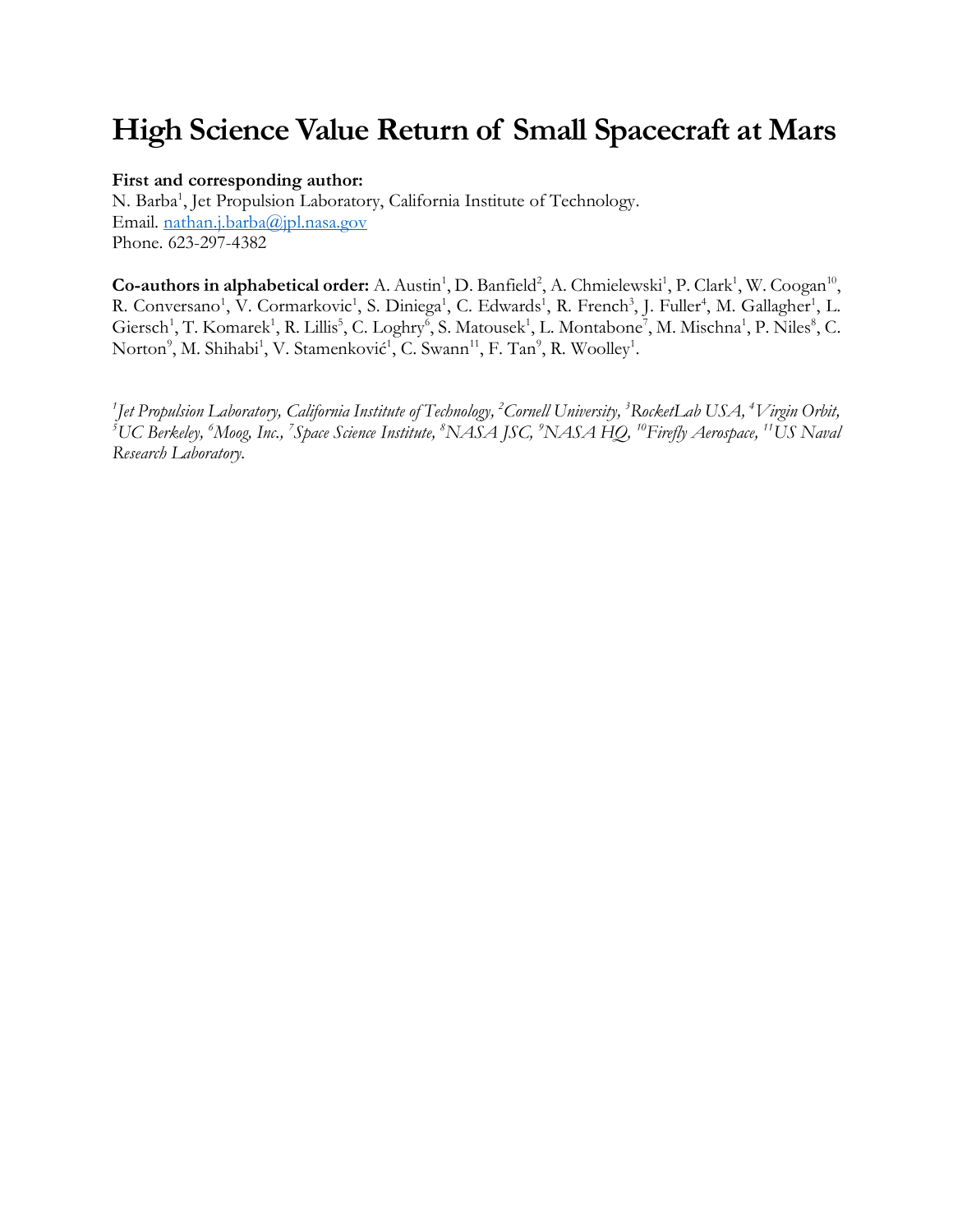#### **1. Introduction**

In the coming decade, small spacecraft (SSc) missions, both orbiters and landers, can provide decadalclass science, augment flagship missions, establish dedicated Mars infrastructure, and gather key reconnaissance in preparation for human exploration of Mars, at mission costs that are a fraction of the current Discovery Program cost cap.

The paradigm shift in capability cost can be attributed to many factors, including an **order-ofmagnitude reduction in cost to launch,** enabled by **rideshare** and **emerging small launch vehicles**, new advances in **propulsive and aerocapture** technologies, the existence and development of SSc-compatible **science instruments** capable of **high-precision and/or fundamentally novel measurements** enabling **decadal-class science**, innovative low-cost rough landers, the proliferation of commercial development and use of **SSc technology**, and new **policies and programmatic frameworks** that facilitate a future SSc program.

**This paper presents a detailed framework for a science-driven SSc program that can augment existing Mars Exploration Program objectives and be a model and enabler for future SSc exploration across the Solar System.** We will discuss mission concepts that are compatible with small orbiters and landers, and the instruments, technologies, and infrastructure that enable them. The timely opportunity for low-cost, frequent access to Mars is given now. This Mars opportunity can act as a springboard to reduce costs and mature technologies needed for small spacecraft missions going at a later stage to Venus, the asteroid belt, and the Jovian system.

## **2. Compelling Science**

## **2.1.Recent MEPAG Updates and Compatibility with SSc**

The MEPAG Goals document has undergone several changes since the last Decadal Survey; a recent modification in 2020 put extant life, the deep subsurface, polar science, and, in general, dynamic "processes" and reservoir exchange into the spotlight. As we will show below, SSc can address a variety of these new MEPAG themes and much more.

#### **2.2.The Right Kind of Science for SSc**

The approach that we have undertaken is to identify the science questions that can be answered costeffectively based on emerging SSc capabilities. We have found that SSc can answer questions related to various objectives of interest, including:

- Characterizing the atmosphere and ionosphere, energetic particles, local and global dust evolution, wind, temperature, pressure and electromagnetic fields on a global scale and across variable heights above the surface.
- Assessing modern-day habitability and subsurface properties by: characterizing deep subsurface liquid groundwater (a possible last modern habitat on Mars), localizing the sinks and sources or trace gases (such as methane), estimating the delivery of organics by meteorites, and constraining shallow subsurface redox profiles;
- Enabling polar science, based on the higher permitted risk for SSc to land in typical high-risk regions such as the poles; assessing resource inventories, including ice and ores;
- Determining, with high spatiotemporal resolution, current climate and its variability as a function of season, latitude, time of day, and terrain;

SSc offer unique science tied to **(1) performing fundamental and new measurements, (2) executing targeted science objectives with a focused instrument suite, (3) accessing landing regions that are normally too risky, (4) enabling 3D (global) and 4D (global and temporally continuous) measurements** (the latter also includes the exploration of large-scale areas with sensordriven mini-scouts). The following sections will discuss a diverse set of selected mission concepts that address these aspects (se[e Figure 1\)](#page-2-0).

Barba 1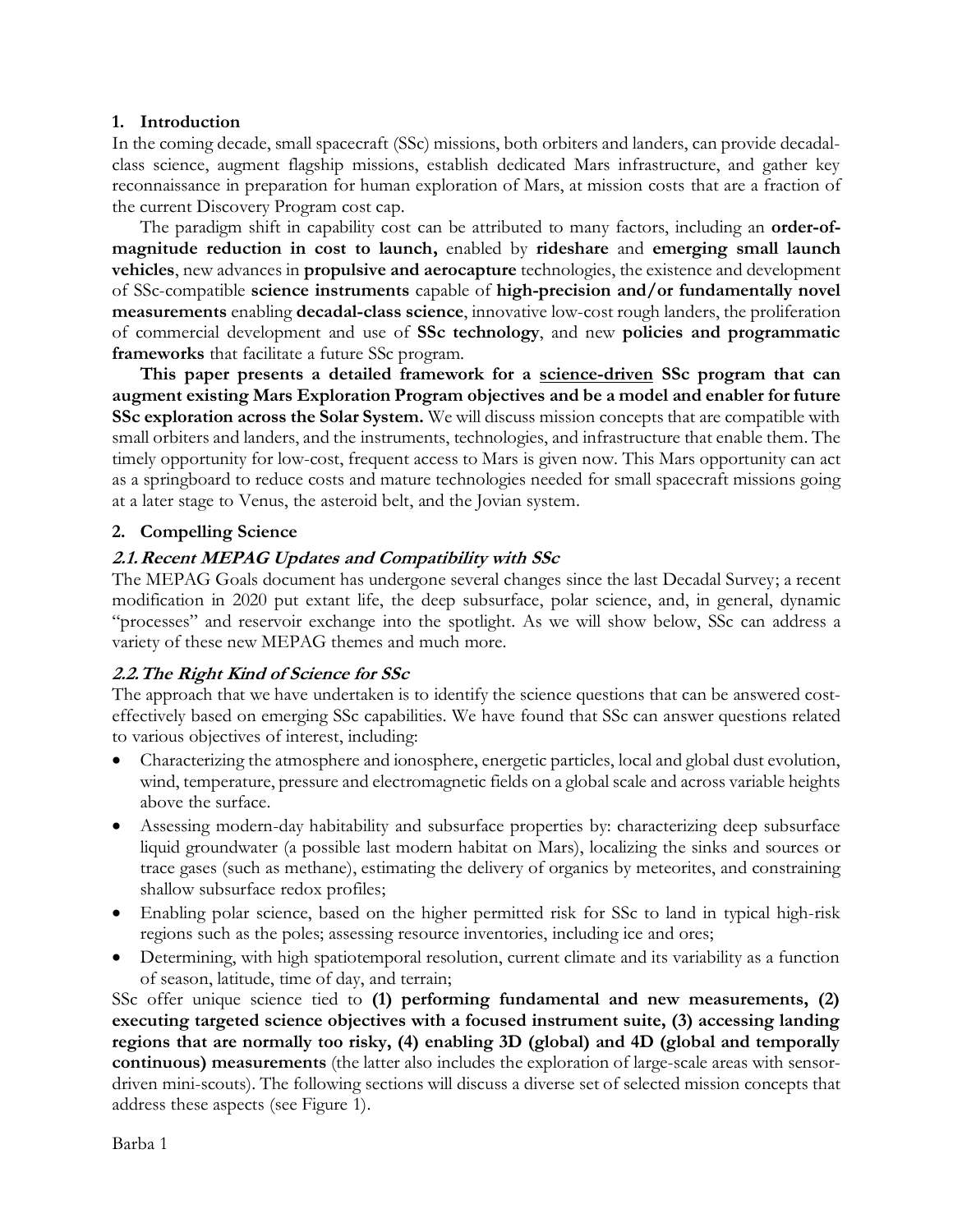#### **2.3.Fundamental & New Single Measurements**

While many missions have targeted Mars, there are still unique properties of great scientific importance that have not yet been measured and which could be determined with one single instrument. Fundamentally new measurements from orbit would include the determination of exogenic material, including organics, falling onto the Martian surface, and wind measurements across extended heights above the surface. On the surface, these would include measurements of liquid groundwater to depths of several kilometers that could be achieved with SSc-compatible low-mass transient electromagnetic (TEM) sounders, electromagnetic fields on the surface driven by dust and solar wind interactions with magnetotelluric instruments, water and  $CO<sub>2</sub>$ 



<span id="page-2-0"></span>*Figure 1: Illustration of science mission concepts enabled by SSc, on the surface and in orbit, as well as low-orbit reconnaissance missions for science, exploration, hazard avoidance, and telecom infrastructure purposes.*

condensation at the poles, or shallow subsurface redox profiles.

#### **2.4.4D Science: Constellations, Continuity, & Causality**

Many processes that occur on Mars—and which are related, for example, to seismology, climate, and atmospheric erosion—can only be better understood if we enable 4D monitoring (globally in three dimensions and also across time). This would not just allow us to understand what causes, for example, dust storms or Mars quakes, or what drives water movement from the very shallow subsurface to the ionosphere, but would also allow us to set monitoring stations for human exploration—emphasizing how big Mars science questions of the future tightly link to human Mars exploration.

Of particular interest are **(i)** orbital and/or surface constellations/networks, **(ii)** science from areostationary orbit, enabling continuous observations over diurnal and seasonal scales, in support of an understanding of causality, and **(iii)** sensor-driven surface scouts.

Orbital constellations using SSc can generate a detailed understanding of 4D processes in the exosphere, ionosphere, atmosphere, and on the ground. Specifically, high-cadence, simultaneous measurements of the physical processes that drive matter and energy flow between and within the various climate domains, from the surface to the exosphere (globally, diurnally, and seasonally), could reveal the spatial and temporal connections governing the current Martian climate system. Deploying constellations of small satellites to carefully-chosen orbits is the best way to make the required systematic, synchronous observations of the surface, lower-middle atmosphere, thermosphere,

<span id="page-2-1"></span>

*Figure 2: Mars Small Spacecraft concept portfolio from left to right: Areo Trace Gas Localizer; Mars Reconnaissance Scout; Small High Impact Energy Landing Device (SHIELD) with liquid water sounder (TH2OR).*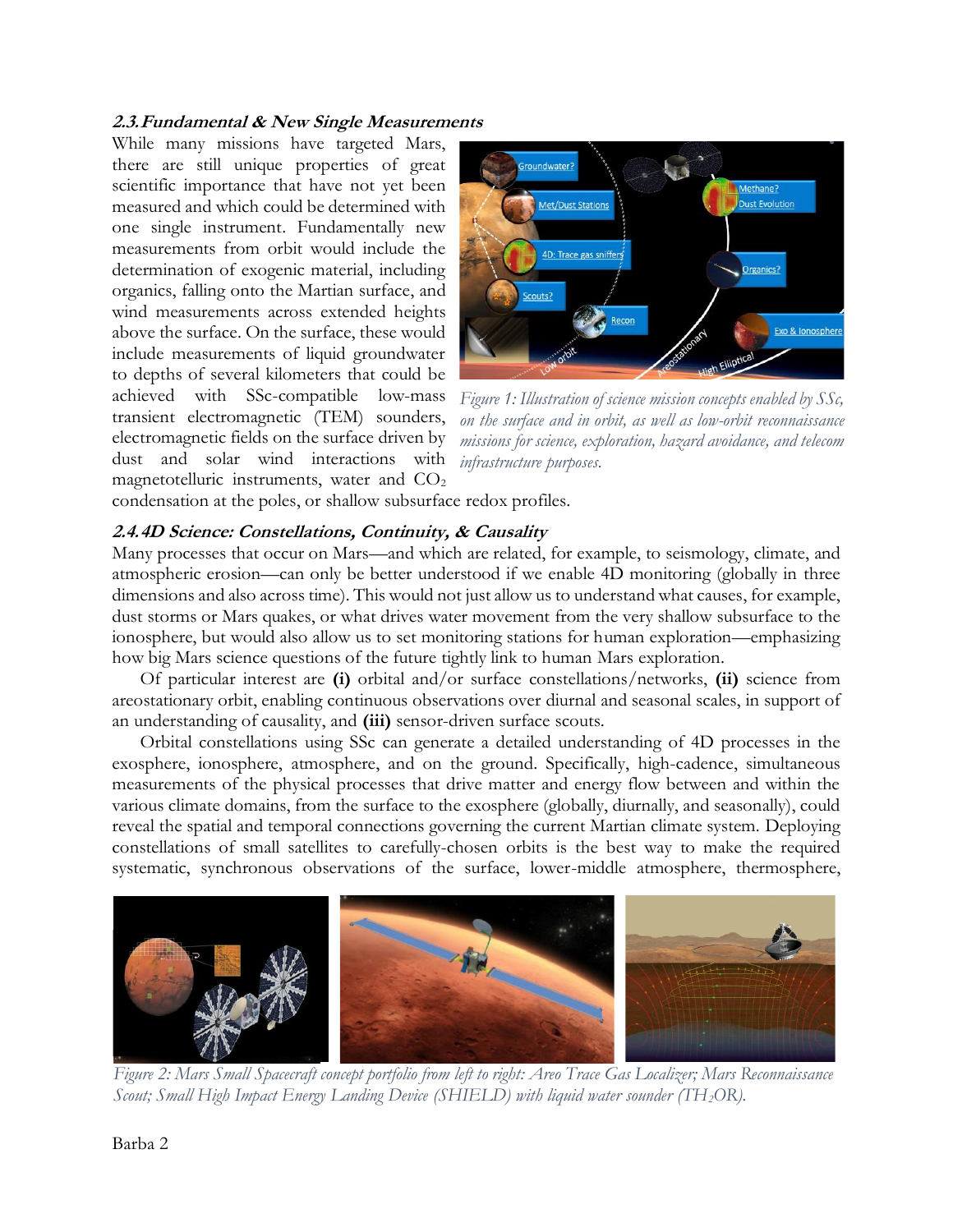ionosphere, exosphere, and magnetosphere. The primary types of observation platforms necessary to make these kinds of measurements are (1) one or more areostationary orbiters at 17,000 km above the Martian surface to track sinks and sources of, for example, trace gases, as well as monitoring global weather and dust dynamics, (2) a low altitude, circular, polar orbit constellation for vertical profiling  $(0-100 \text{ km})$  of temperature, pressure, and the radiative constituents of dust, water vapor,  $CO<sub>2</sub>$  ice, and H<sub>2</sub>O ice, (3) an elliptical, ~150 x 7000 km orbit pair or triplet to measure the real-time response of Mars' upper atmosphere to the highly dynamic solar wind environment to determine the spatial versus temporal variability in the Martian magnetosphere.

Surface networks could enable the characterization of climate and dust in the atmospheric boundary layer, which is generally not accessible from orbit. For identifying sources and sinks of methane, for example, surface networks might be necessary, as near-surface processes could be destroying methane at moderate heights above the surface. Surficial networks can also make use of small, high-frequency seismometers to obtain a much better picture of the global, crustal structure. Achieving mobility on the surface with SSc landers is still to be determined, but at least passive mobile assets could be compatible with a low-cost, rough landing platform—allowing surficial SSc-derived mobile scouts to explore the Martian surface and subsurface.

#### **2.5.Special Landing Zones Are Enabled**

Due to conventional mission risk postures, landing regions are typically limited to low latitudes, low elevations, and "landing-friendly" terrains. A low-cost SSc opportunity allows accommodation of higher risk to land in regions that are typically not accessible with normal missions, such as the polar regions, the Southern Highlands, Tharsis, and Valles Marineris, amongst others.

#### **2.6.Availability of Small Spacecraft High Precision Science Instruments**

A survey of domestic and international instruments bounded at  $\leq 20$  kg for orbiters and  $\leq 6$  kg for landers identified 50 US, and 35 non-US, previously flown instruments that met those criteria. **There is a plethora of existing and under-development science instruments that will be compatible with Mars SSc orbiters and landers addressing a variety of science questions.** Developments over the last decade continue this trend toward more compact, manufacturable (to support distributed networks), and lower mass and power instruments with tunable (e.g., wavelength, FOV) components.

#### **3. Low-cost, Robust Flight Architectures**

#### **3.1.Low Cost Architectures**

In 2018, JPL initiated a Mars small spacecraft study, which has, so far, covered a broad trade-space at both the mission and flight-system level. Three mission concepts developed in that study, demonstrating the value and viability of SSc for Mars science, are shared here: an orbiter in areostationary orbit; a low-altitude Mars orbiter, and a rough lander for the surface (see [Figure 2\)](#page-2-1).

**A small solar electric propulsion (SEP)-powered spacecraft, beginning from Earth geostationary transfer orbit (GTO), could deliver up to 20 kg of science payload to an areostationary orbit for approximately half the price of a Discovery-class mission,** assuming a Class D mission. Areo Trace Gas Localizer (Areo TGL) is an areostationary small orbiter capable of high temporal observation and high data throughput to support 8 gigabits of daily data volume while also simultaneously offering telecom relay link services to users on the Mars surface. As such, the flight system requires a robust high-performance telecommunication capability with MAVEN-class downlink capability and simultaneous proximity and/or cross-link connectivity with surface and ground assets.

The second orbiter architecture, named Mars Reconnaissance Scout (MRS), has a mission objective of providing a high-resolution (1 µrad Instantaneous Field of View) imagery platform for science, exploration, hazard avoidance, and infrastructure purposes. The primary instrument on the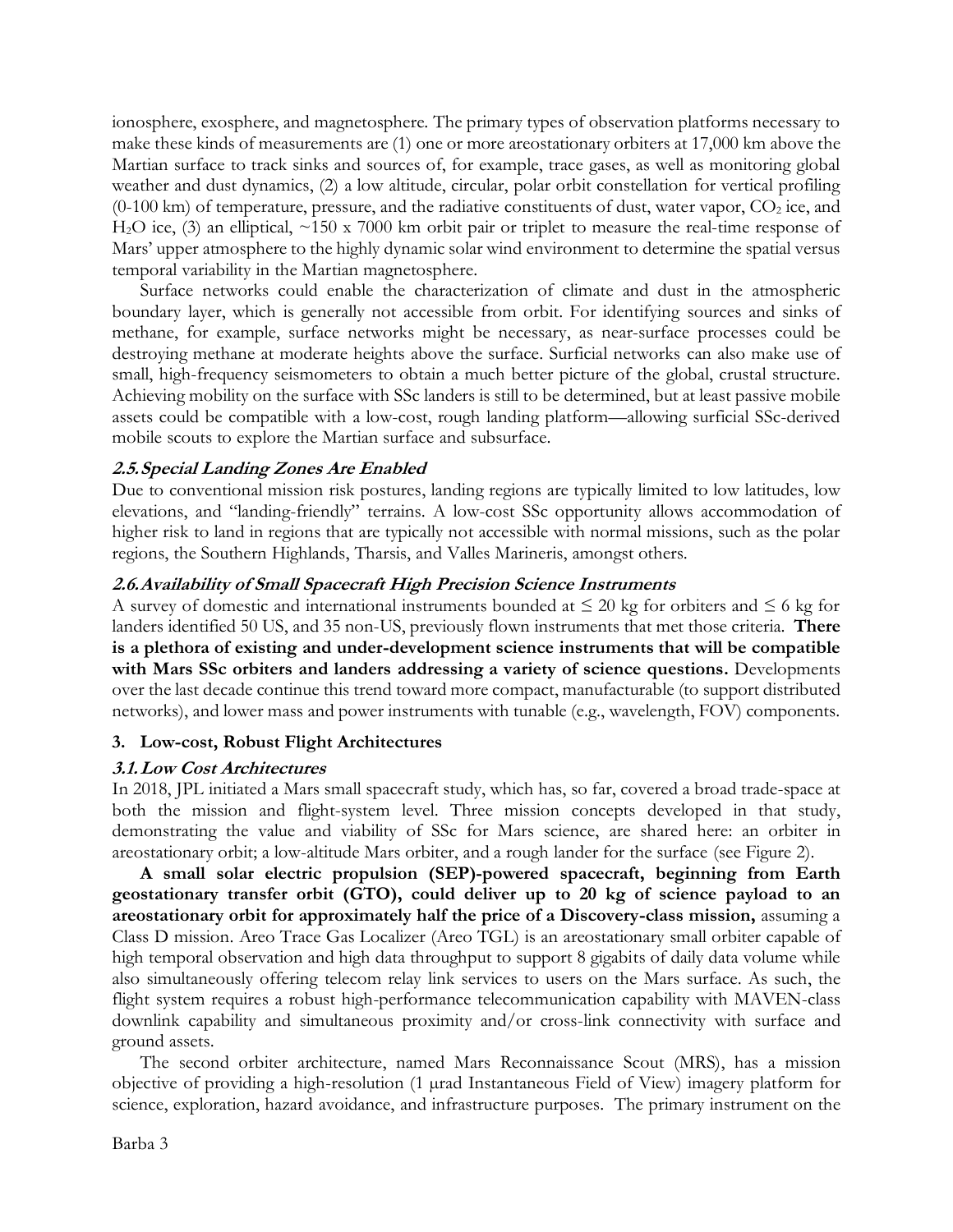MRS orbiter concept would be a 33-cm high-resolution near field imager on an SSc orbiter in an MRO-analogous orbit. Due to the high reliability nature of an infrastructure mission, these missions were assumed to be risk class B. **MRS has a total payload capacity of 42 kg in low Mars orbit with a Phase A-D total mission cost estimate below the Discovery cap.** MRO and MRS both have a main instrument capable of 1  $\mu$ rad IFOV, though MRO has 3.5 times the payload mass in additional instrumentation.

The last case study examined, the VALKYRIE concept, landed up to six individual landers with their own 6 kg water detection instrument, TH2OR, to the surface of Mars using a rough lander concept under development at JPL called SHIELD. SHIELD utilizes a low ballistic coefficient to stabilize and decelerate a landing craft to an expected entry velocity of 50 m/s, limiting landing loads to <1000 g. Under this assumption, on a single SHIELD rough lander, the VALKYRIE science mission concept [Edwards et al., 2020] suggests a **6 kg payload on a single rough lander could be delivered to the surface of Mars for \$120-200 M (Class D, A-D, without launch cost)**. The first option of  $\sim$  \$ 120 M is only valid for a fully hosted lander (carried by another dedicated mission such as MSR or the proposed Ice Mapper). The higher price target consists of a range of ~\$150-200 M if the lander goes to Mars either as a secondary payload on an ESPA or as a primary on a dedicated launcher.

**If three Class D SHIELD landers were accommodated on an independent low-cost cruise element; the deliverable payload would be 3 separate 6-kg payloads, for a total mission cost below Discovery (~\$300 M A-D + launch cost).** Bringing the same mission to Class B would allow closure just within the Discovery cost cap. By contrast, using an InSight-type lander and Class B would only allow delivering one groundwater sounder to one location under the Discovery Class cost cap. Please note that the total cost of  $\sim$ \$300 M for three landers facilitates a price/unit drop by  $\sim$ \$50-100 M— opening up opportunities for international collaboration and cost sharing.

These three examples illustrate the power of Class D SSc to enhance science return and enable costs well below Discovery Class. Several other concepts have also been explored by other groups and organizations. Each of the concepts discussed here was costed using the JPL Team X costing center, assuming the spacecraft was built at JPL.

#### **3.2. Low-Cost Rough Landers - SHIELD**

The Small, High Impact Energy Landing Device (SHIELD) concept is currently under development at JPL. SHIELD is a new entry, descent, and landing (EDL) technology that will enable low-cost access to the surface of Mars, allowing investigation of a range of Mars science topics including Life, Climate, Geology, and Preparing for Human Exploration. The current state of the art for Mars EDL technology is to use supersonically deployed parachutes during descent, and either a propulsion system or a propulsion and airbag system during landing; although these technologies have worked successfully for Mars landers with entry masses ranging from 600-3300 kg, the size and complexity of these individual systems makes them difficult to adapt to low-cost landers with entry masses ≤100 kg. In order to reduce the mass and cost of Mars landers, SHIELD replaces the supersonically deployed parachutes and complex landing systems with a small, subsonically-deployed drag skirt and passive impact attenuation device. The subsonic drag skirt limits the terminal velocity of SHIELD landers to  $\leq 60$  m/sec, and the impact attenuation device limits the landing deceleration to  $\leq 1000$  g's.

# **4. Connection to Human Exploration & Global Collaborative Efforts**

Small missions provide an accessible and affordable approach to designing and flying spacecraft with the potential to reduce strategic knowledge gaps that would otherwise result in higher costs and risks for human missions to Mars. Beyond offering opportunities for technology demonstrations and Science/Technology/Engineering/Math (STEM) engagement, small missions can return key data for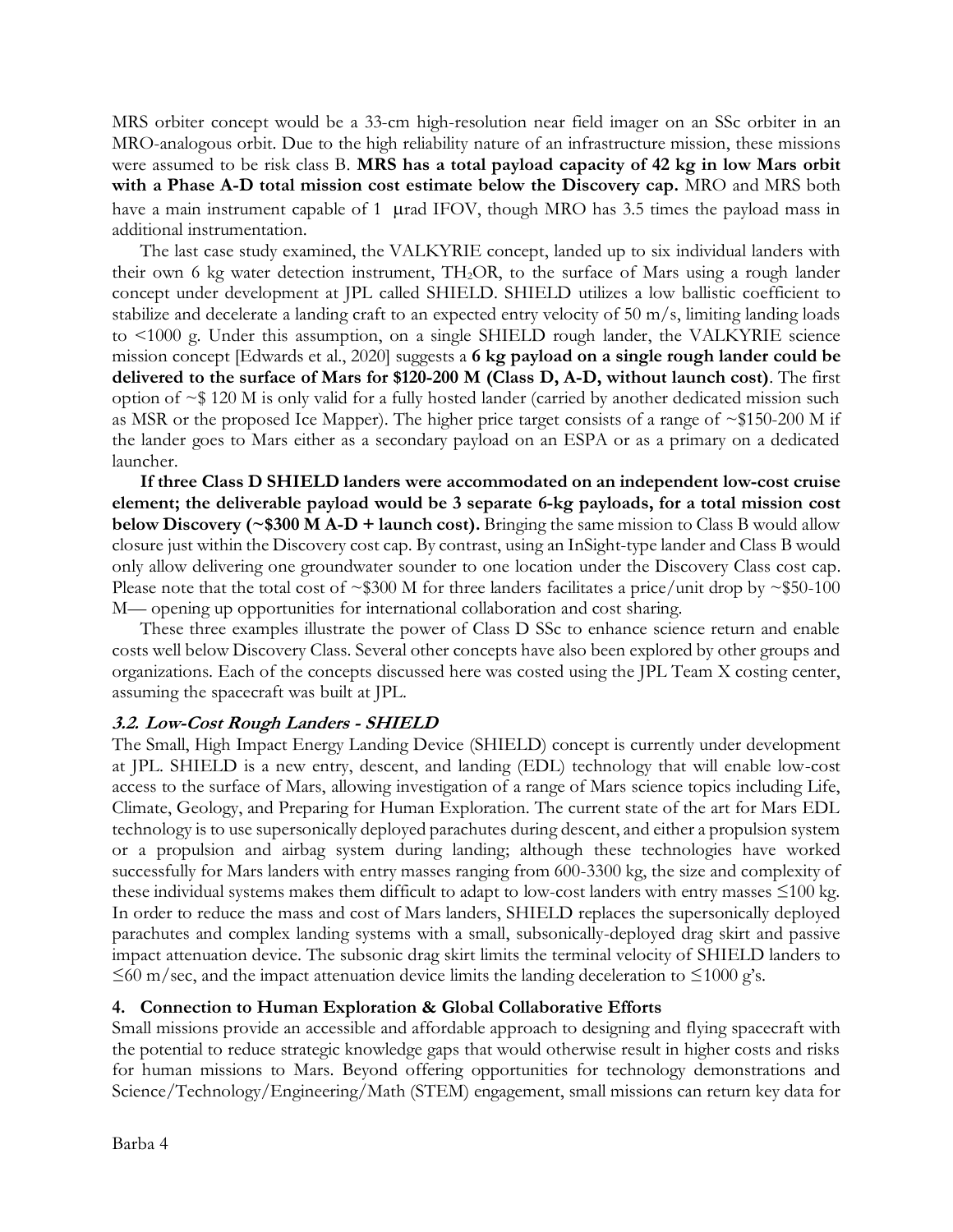human exploration reconnaissance objectives such as for understanding weather patterns for safer human landings and surface operations; for characterizing rock and regolith properties for landing and traverse hazards and for civil engineering, and for validating high-priority scientific investigations that could be conducted by humans (and their robotic companions) at candidate human landing sites. Each of these reconnaissance thrusts needs more data points to build more robust models of the Martian environment so that mission planners can optimize human mission plans. Small missions are the quickest and most affordable option to collect these data.

SSc offer new approaches to advancing the Mars relay communications infrastructure, which has provided breakthrough increases in data return from Mars landers and rovers. Today's Mars relay orbiters are science orbiters with relay capabilities added as a secondary function. Small satellites offer the potential for affordable, dedicated comsat missions, with orbits optimized for relay function. For instance, prior studies [Edwards, 2016; Lock, 2016] have illustrated how small satellite concepts can deliver highly capable areostationary relay satellites to Mars orbit, offering continuous contact for surface assets as well as enabling relay service to low-altitude SSc orbiters.

Mars represents a scientific and exploration target of extremely high interest to the international space community. Currently, NASA, ESA (along with its ExoMars partner, Roscosmos), and ISRO are operating science missions at Mars, with China and the UAE having launched missions in July 2020, and ESA/Roscosmos and JAXA planning launches in 2022 and 2024, respectively. SSc offer an opportunity to significantly enhance the possibilities for additional spacefaring nations to actively enter into this community of Mars explorers—through drastically reducing the costs required to reach the Red Planet. The reduced costs also enable greater roles for academic institutions in mission implementation. The International Mars Exploration Working Group provides an effective forum for exploring strategies and partnerships for realizing this vision. Relevant strategies include establishing connections between science instrument and small spacecraft developers, establishing standards for small spacecraft instrument and launch vehicle interfaces, and advocating for, and manifesting, small spacecraft launch opportunities as hosted payloads on Mars-bound spacecraft and via rideshare opportunities.

#### **5. Policy/Programmatic**

Mars will always remain a strategically important target of interest given the wealth of scientific discoveries yet to be made as well its role within NASA's future directions for human exploration. Advances and capabilities enabled by small satellites opens and inspires new avenues of research toward these goals. Planning must begin now to look beyond the capabilities introduced by large landed stationery and rover missions, as well as large single-spacecraft orbiters, to increase the frequency, diversity, continuity, and range of science opportunities and subsequent knowledge accessible via a sustained presence at the Red Planet.

Enabling this strategy begins with regular access to space, learning how to accommodate various kinds of small satellite payloads on current and future heavy-lift launch vehicles. NASA Science Mission Directorate's Rideshare Policy (SPD-32) initiates this possibility explicitly, introducing ESPA rings on procured launch vehicles to utilize excess capacity when available. Capabilities like the Space Launch System (SLS) will provide such opportunities, but commercial opportunities exist already now as industry continues to develop heavy-lift vehicles for various programs of interest. Indeed, it is not unreasonable to assume that future science missions could take advantage of "Access to Mars" on test flights developed by well-known commercial organizations just as NASA has created opportunities to deploy smaller CubeSat missions to cis-lunar space as part of the SLS Exploration-1 and Exploration-2 (EM-1/EM-2) future flights.

Spacecraft technology maturation and formulation of new mission architectures utilizing multiple small satellites (e.g. ESCAPADE and MarCO) are also key to the strategy allowing greater coverage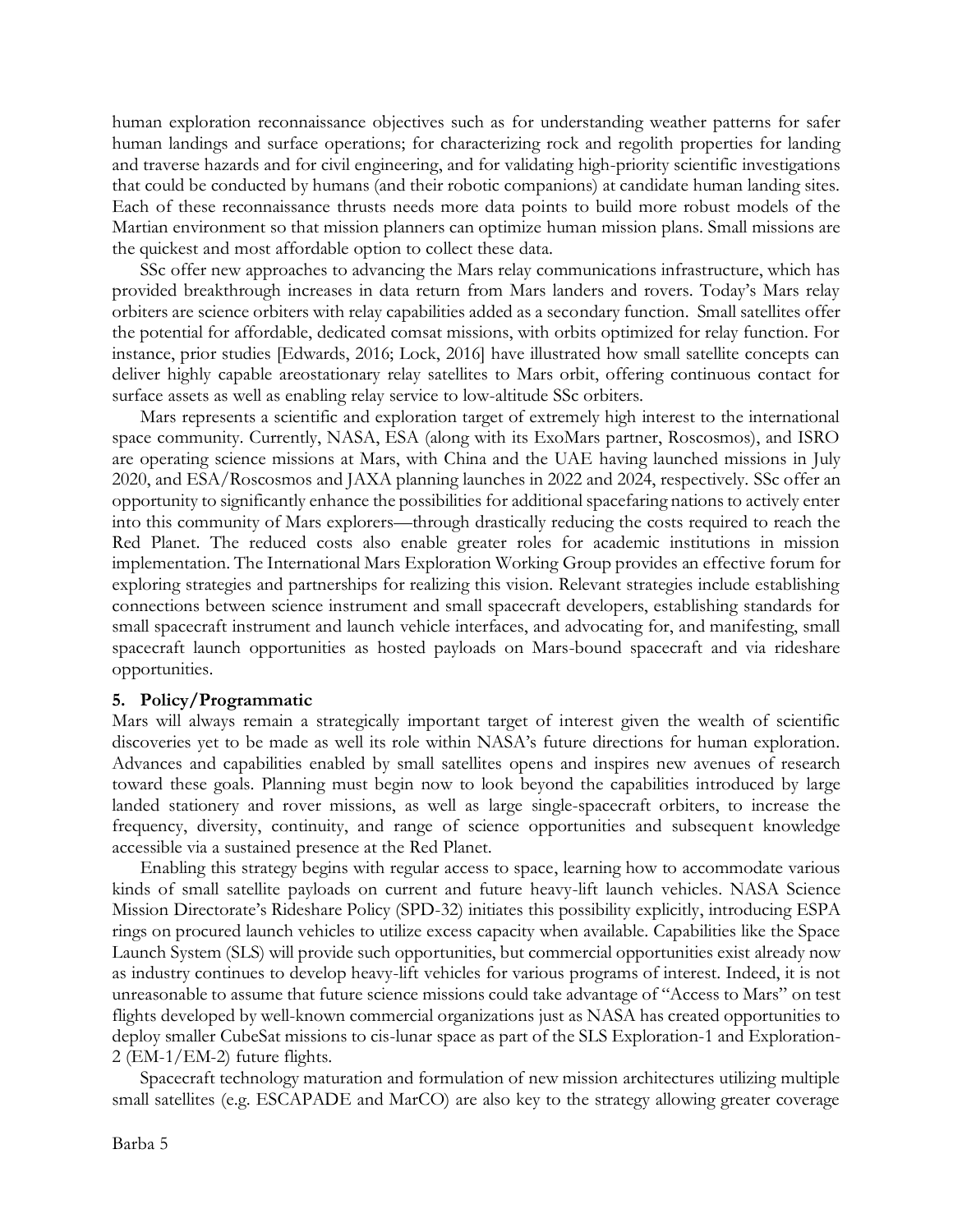and broader science questions to be posed and answered while managing risk to the overall Mars exploration science plan enabled by these systems. Flying a variety of missions to Mars, on a regular cadence, would inspire the next generation of scientific explorers while producing the knowledge and information essential to supporting related programs in human exploration. With the experience already gained, and continuing to mature, throughout government, academia, and industry, high priority Class D/C SSc missions could be proposed and executed affordably (and in a targeted way) to contribute to a balanced portfolio of traditional Class A/B Flagship missions. This integrated approach would not only grow the number of opportunities to explore Mars, but also the diversity of investigators that could participate in growing our baseline knowledge about the role of Mars as our planetary neighbor.

Mars is the one target in the solar system where the intensity of science exploration has warranted the establishment of a sustained, long-term telecommunication relay infrastructure. Multiple orbiters from both NASA and ESA are equipped with relay payloads; this relay network is currently optimized for services to landers and rovers and has greatly increased data return from the Martian surface. Evolution of the Mars relay network should also address high-rate relay services to future SSc orbiters. Such capabilities would further reduce the cost of Mars SSc missions by eliminating the need for each mission to carry its own high-rate direct-to-Earth telecom hardware; SSc missions with small proximity link payloads could achieve flagship-class data return via such relays. The presence of such a relay infrastructure would make Mars a particularly attractive target for SSc missions.

#### **6. Findings, Recommendations, and Conclusions**

**SSc missions in the cost range of \$100-300 M represent a "sweet spot" for science return per dollar, leveraging technology trends in spacecraft and instrument miniaturization along with new lower-cost launch options to yield decadal-class science at a small fraction of Discovery mission costs.** (We note that this range is above the current SIMPLEx \$55 M cost cap; based on our studies, we believe this \$100-300 M range is a more appropriate cost target for sciencerich planetary SSc missions.)

The lower end of this cost range is only feasible if science return is kept minimal, for highly elliptical orbits or flybys, and for fully hosted piggyback missions. Once lower Mars orbits, landing or travel to Mars without being hosted by another mission is taken into account, then costs grow above  $\sim$ \$100 M. It is particularly important to note that utilizing secondary (e.g., ESPA) or primary private launch opportunities would enable a much more frequent access to Mars, catalyzing small spacecraft development, and therefore reducing launch and spacecraft costs beyond the current \$100-300 M domain.

The low cost of SSc missions can enable multi-spacecraft constellations within Discovery cost caps, allowing new types of 4D investigations of the Martian system. Sending multiple spacecraft at Class  $D/C$ , while still being below a Discover-class cost cap can be an appropriate way of risk mitigation and can maximize science return per unit cost over a diverse portfolio of missions.

We recommend a number of specific actions to be taken in the coming decade to further advance the possibilities for SSc:

- Utilize commercial spacecraft suppliers to further reduce the cost and increase the robustness of interplanetary-capable flight systems, thus enhancing the frequency of missions to Mars;
- Include small spacecraft missions as augmentations to existing and future flight projects;
- Invest in mission-enabling SSc technologies, including low-cost landed architectures enabling access to the Martian surface and subsurface, a critical milestone for Mars exploration as stated by MEPAG and MASWG;
- Leverage growing international and academic partnerships to broaden access to Mars;